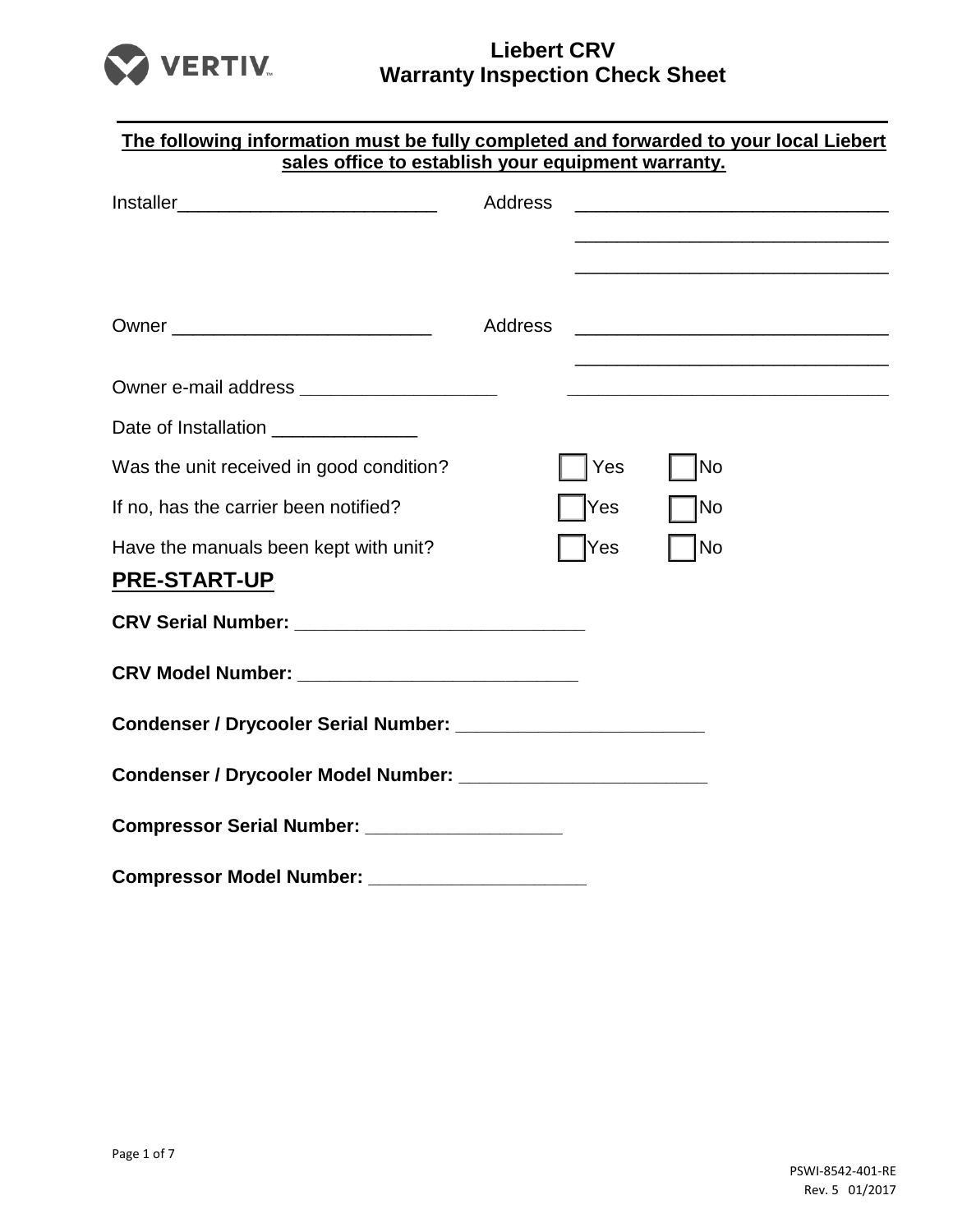# **WARNING**

**Arc flash and electric shock hazard. Open all local and remote electric power disconnect switches, verify with a voltmeter that power is off and wear personal protective equipment per NFPA 70E before working within the electric control enclosure or any hazardous voltage electric connection enclosure. Failure to comply can cause serious injury or death.**

#### **With the electric power to the unit OFF check the following items as noted:**

| Internal piping clamps tight and secure on Evaporator and Condenser.                                                                                 |
|------------------------------------------------------------------------------------------------------------------------------------------------------|
| Field piping properly supported and secure.                                                                                                          |
| Hot Gas line pitched according to User Manual.                                                                                                       |
| Field piping trapped according to User Manual.                                                                                                       |
| Field piping properly sized according to the User Manual.                                                                                            |
| ALL electrical connections are tight and properly terminated on Evaporator and<br>Condenser/Drycooler.                                               |
| Heat Rejection Interlock wiring has been correctly installed between Evaporator and<br>Condenser/Drycooler (70 and 71).                              |
| CAN Communication cable has been correctly installed between Evaporator and<br>Condenser                                                             |
| Equipment is installed level.                                                                                                                        |
| Remove all debris from unit area.                                                                                                                    |
| Water supply line(s), condensate pump, or gravity drain connections are tight and do not<br>leak. Drain lines are open and clear of dirt and debris. |
| Duct work is complete, and secured. (If Applicable)                                                                                                  |
| Verify Proper Water/Glycol Maintenance/Treatment has been performed.                                                                                 |
| No (if no, conformation available please inform end user)<br>Yes                                                                                     |
| Shut off valves<br><b>Strainers</b>                                                                                                                  |
| Rack Sensors installed. Number of Rack Sensors                                                                                                       |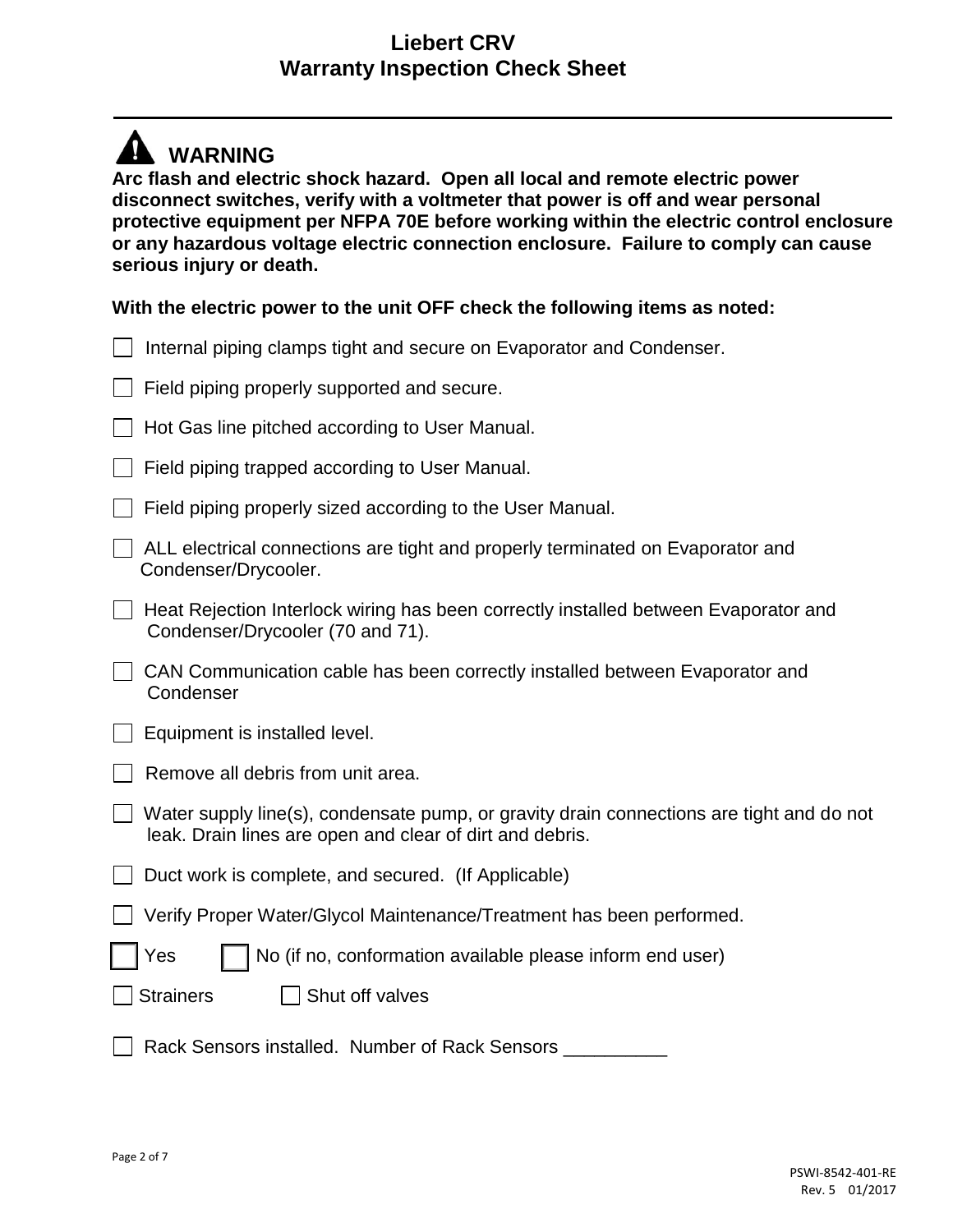|  | Filters installed in the unit? |  |  |
|--|--------------------------------|--|--|
|--|--------------------------------|--|--|

**Filter Size** \_\_\_\_\_\_\_\_\_\_ **Quantity \_\_\_\_\_\_\_\_\_\_**

# **Evaporator Inspection**

# **WARNING**

**Risk of electric shock, contact with high speed moving parts and hot surfaces, Can cause serious injury or death. Use extreme caution when working inside the unit cabinet of an energized unit near bare live hazardous voltage terminals, high speed moving parts such as EC fan blades and hot surfaces such as motors, heater elements, hot gas lines, and humidifier bottle.**

1. Check voltage at disconnect and record.

|  | Ð<br>___<br>__ |  |
|--|----------------|--|
|--|----------------|--|

# **WARNING**

**Arc flash and electric shock hazard. Wear personal protective equipment per NFPA 70E before working within the electric control enclosure or any hazardous voltage electric connection enclosure. Use extreme caution when checking the status of live hazardous voltage circuits. Failure to comply can cause serious injury or death.**

- **Check unit electrical phasing with a phase meter. If phasing is incorrect, change wiring at input source to unit. Do not change any unit or component phasing.**
- **Check the compressors for proper rotation by bumping the contactors and watching the gauge pressures. If the pressures are equalized and the compressor sounds noisy, then compressor is running backwards.**
- 2. Close all local and remote electric power disconnect switches. Verify with a voltmeter that power is on and the supply voltage matches the marked unit voltage rating.
- 3. Check and record control voltage transformers for proper output. (Secondary voltage should not be under 23 VAC or exceed 27 VAC under load, change tap if necessary).

**T1**\_\_\_\_\_\_\_\_\_\_Volt

4. Record iCOM Software Version **\_\_\_\_\_\_\_\_\_\_\_\_\_\_\_\_\_\_\_\_**

*Note: The software version is located in the Network Menu that is located in Service Menus.*

*Note: Test all devices through the Service Menu in the Service Menus. The fans must operate to test each device.*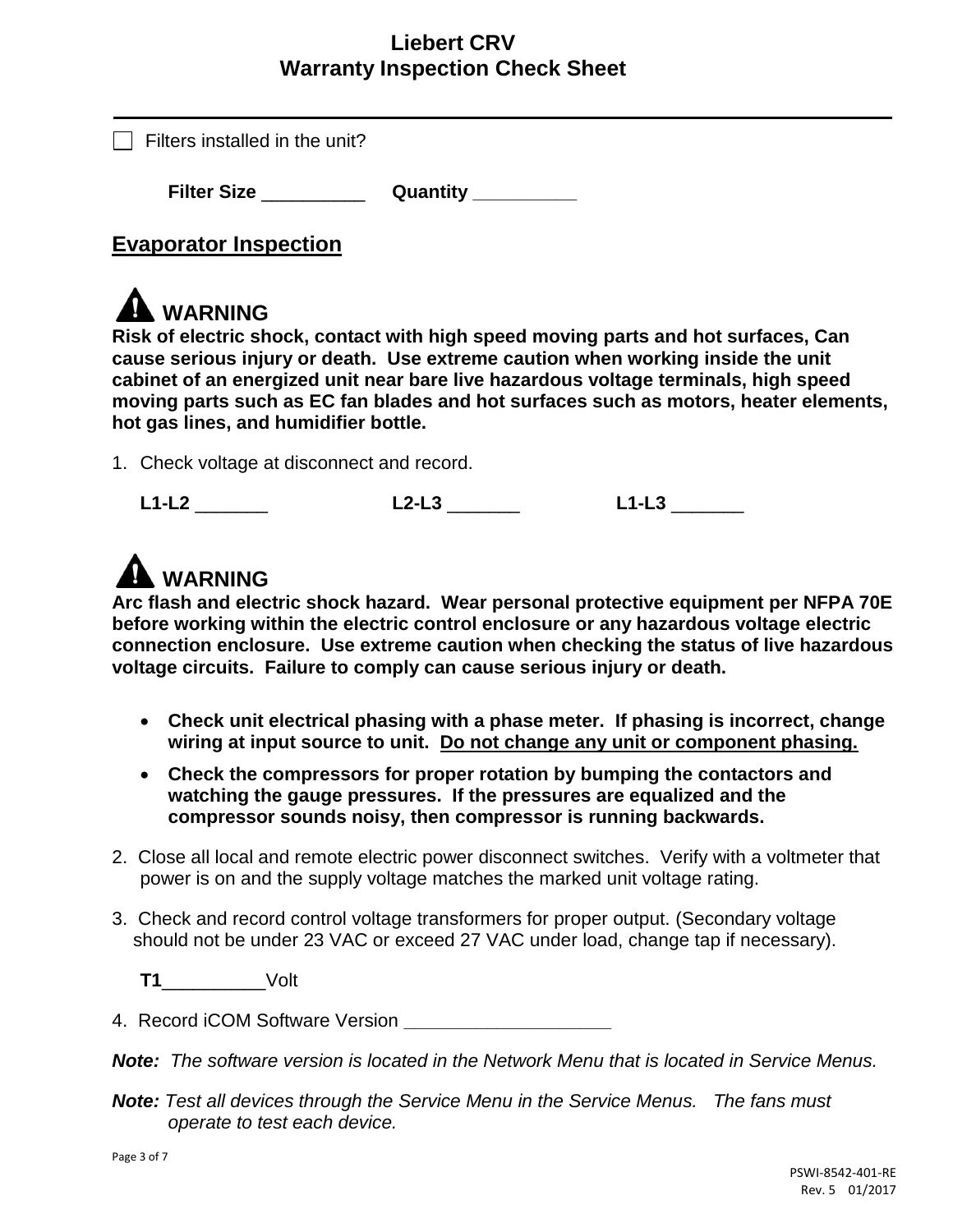- 5*.* Enable Manual Mode.
- 6. Enable Fans and record Main Fan amperage.

**L1** \_\_\_\_\_\_\_\_\_\_ **L2** \_\_\_\_\_\_\_\_\_\_ **L3** \_\_\_\_\_\_\_\_\_\_ **Fuse/Circuit Breaker** \_\_\_\_\_\_

**L1** \_\_\_\_\_\_\_\_\_\_ **L2** \_\_\_\_\_\_\_\_\_\_ **L3** \_\_\_\_\_\_\_\_\_\_ **Fuse/Circuit Breaker** \_\_\_\_\_\_

*Note: For 300mm (12 inch) CRV individual fan current draws are not required. Record only the total current draw of all fans.*

7. Enable Reheats and record amperage. Disable Reheats after test.

**L1**\_\_\_\_\_\_\_\_\_ **L2**\_\_\_\_\_\_\_\_\_\_\_ **L3**\_\_\_\_\_\_\_\_\_\_\_ **Fuse/Circuit Breaker** \_\_\_\_\_\_\_\_

8. Enable Humidifier; allow bottle to fill. Record amperage. Drain bottle and check for leaks at all piping connections. Disable Humidifier after test.



**Risk of electric shock and contact with extremely hot parts, can cause serious injury or death. Use extreme caution when working near bare live hazardous voltage terminals or energized humidifier bottle.**

**L1** \_\_\_\_\_\_\_\_\_\_ **L2** \_\_\_\_\_\_\_\_\_\_ **Fuse/Circuit Breaker** \_\_\_\_\_\_\_\_\_\_

9. Check condensate pump for proper operation by filling pump with water. Check for leaks at all piping connections. Record pump amperage. (If Applicable)

# **WARNING**

**Risk of electric shock and contact with hot motor surfaces, Can cause serious injury or death. Use extreme caution when working near bare live hazardous voltage terminals or the energized condensate pump motor. Do not remove the condensate pump electric connection terminal cover. Use extreme caution and do not spill water on the motor or the electric connection cover.**

**L1 \_\_\_\_\_\_\_\_\_\_ L2 \_\_\_\_\_\_\_\_\_\_ Fuse \_\_\_\_\_\_\_\_\_\_**

#### **Chilled Water units**

- a. Set parameter S344 (Manual CWV (Anaout2)) to 100%. Verify the valve strokes open completely.
- b. Change parameter S344 to 0%. Verify the valve closes completely.
- c. Check for leaks at all piping connections.
- d. Chilled water supply temperature:
- e. Chilled water Supply GPM: \_\_\_\_\_\_\_\_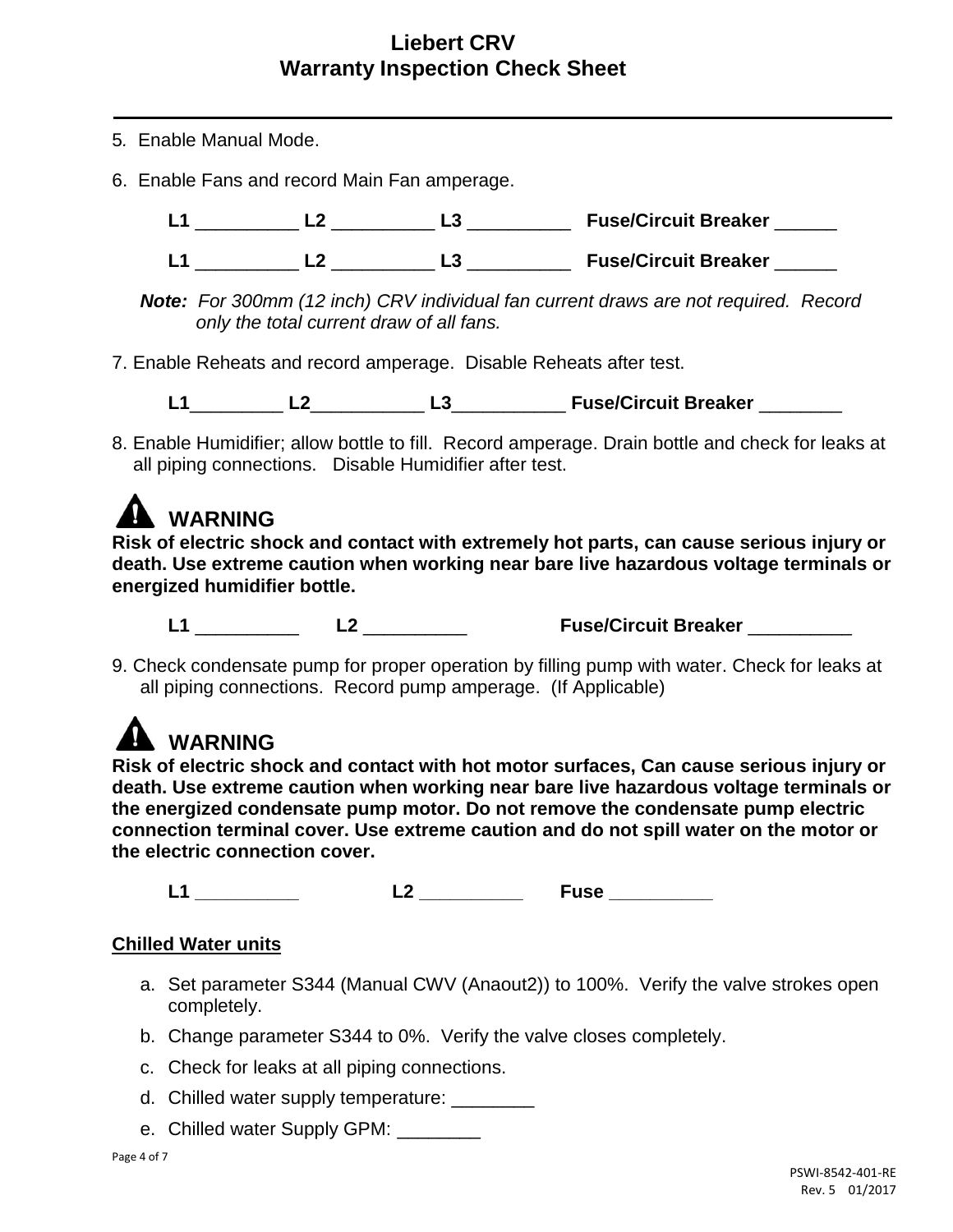#### **Compressorized Units**

#### *Notes:*

- *On air cooled systems an initial refrigerant charge of at least 75% to 80% of the calculated charge should be added to the circuit before starting the compressor.*
- *Digital compressor must be at fully loaded operation.*
- 10. Enable compressor in the Charge Mode and allow the system to operate for 10-15 minutes.

#### **Air-Cooled Condenser w/Fan Speed**

Add additional refrigerant to obtain the proper superheat and subcooling for fan speed model condensers. Refer to associated condenser warranty inspection sheet for additional information.

#### **Air-Cooled Condenser w/Lee-Temp**

On the receiver at the condenser there are two refrigerant-level sight glasses. Refrigerant level will vary with outside temperature. Check refrigerant level after the system has been on for at least 15 minutes. Add additional refrigerant to achieve refrigerant level based on the ambient condition.

#### **Ambient Temperature \_\_\_\_\_\_\_\_\_**

**a. Sight Glass Level** (Check appropriate box)

40°F (4.5°C) and lower—bottom sight glass is 3/4 full

40 to 60°F (4.5 to 15.5°C)—bottom sight glass is full

60°F (15.5°C) and higher—top sight glass is 3/4 full

b. Record Voltage to Heater Pads \_\_\_\_\_\_**Volts**

#### **Water/Glycol System Operation**

If the system has balancing valves in it, these valves should be adjusted for the proper water flow required for the unit. After the valves have been set up properly, the system should be allowed to run for 10 to 15 minutes to obtain stable conditions.

- **Entering condenser water/glycol temperature \_\_\_\_\_\_\_\_\_\_**
- **Leaving condenser water/glycol temperature \_\_\_\_\_\_\_\_\_\_\_**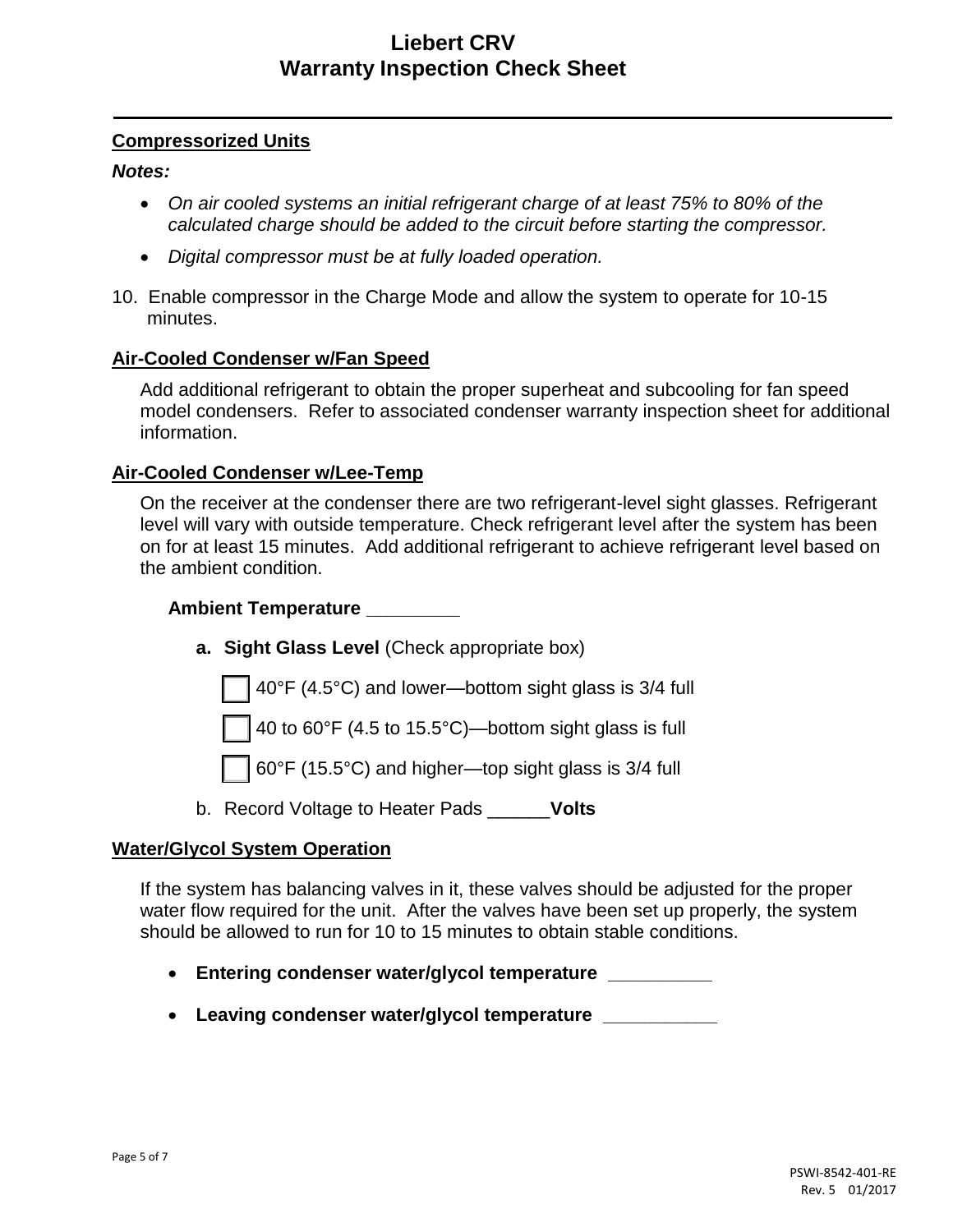|                           | 11. Record Suction and Discharge Pressures.                                |  |                                                                                        |  |
|---------------------------|----------------------------------------------------------------------------|--|----------------------------------------------------------------------------------------|--|
|                           | Suction Pressure ___________<br>Discharge Pressure ___________             |  |                                                                                        |  |
|                           | 12. Check superheat and record. Superheat should be approximately 15°-25°. |  |                                                                                        |  |
|                           |                                                                            |  |                                                                                        |  |
|                           | for subcooling requirement.)                                               |  | 13. Check subcooling. (Refer to MC Condenser User Manual and Warranty Inspection sheet |  |
|                           |                                                                            |  |                                                                                        |  |
| 14. Record Total Charge   |                                                                            |  |                                                                                        |  |
|                           | Circuit #1 LBS                                                             |  |                                                                                        |  |
|                           | 15. Record Compressor amperage.                                            |  |                                                                                        |  |
|                           |                                                                            |  |                                                                                        |  |
| 16. Disable Compressor.   |                                                                            |  |                                                                                        |  |
| 17. Turn OFF Manual Mode. |                                                                            |  |                                                                                        |  |

18. Record compressor crankcase heater amperage. **Amperage\_\_\_\_\_\_\_\_\_\_**

#### *NOTE: Scroll and Digital Scroll Compressor — Additional Oil Requirements*

*System charges over 28lbs (12.7kg) may require additional oil charge to be added. Refer to the CRV User Manual for the amount of oil required for various system charge levels and associated safety alerts. After the system has been fully charged with refrigerant, use a hand pump to add the additional oil at the suction side of the system while the system is running. The amount of oil added by field service must be recorded on the tag marked "Oil Added Field Service Record," attached to each compressor. The date of oil addition must be included as well.*